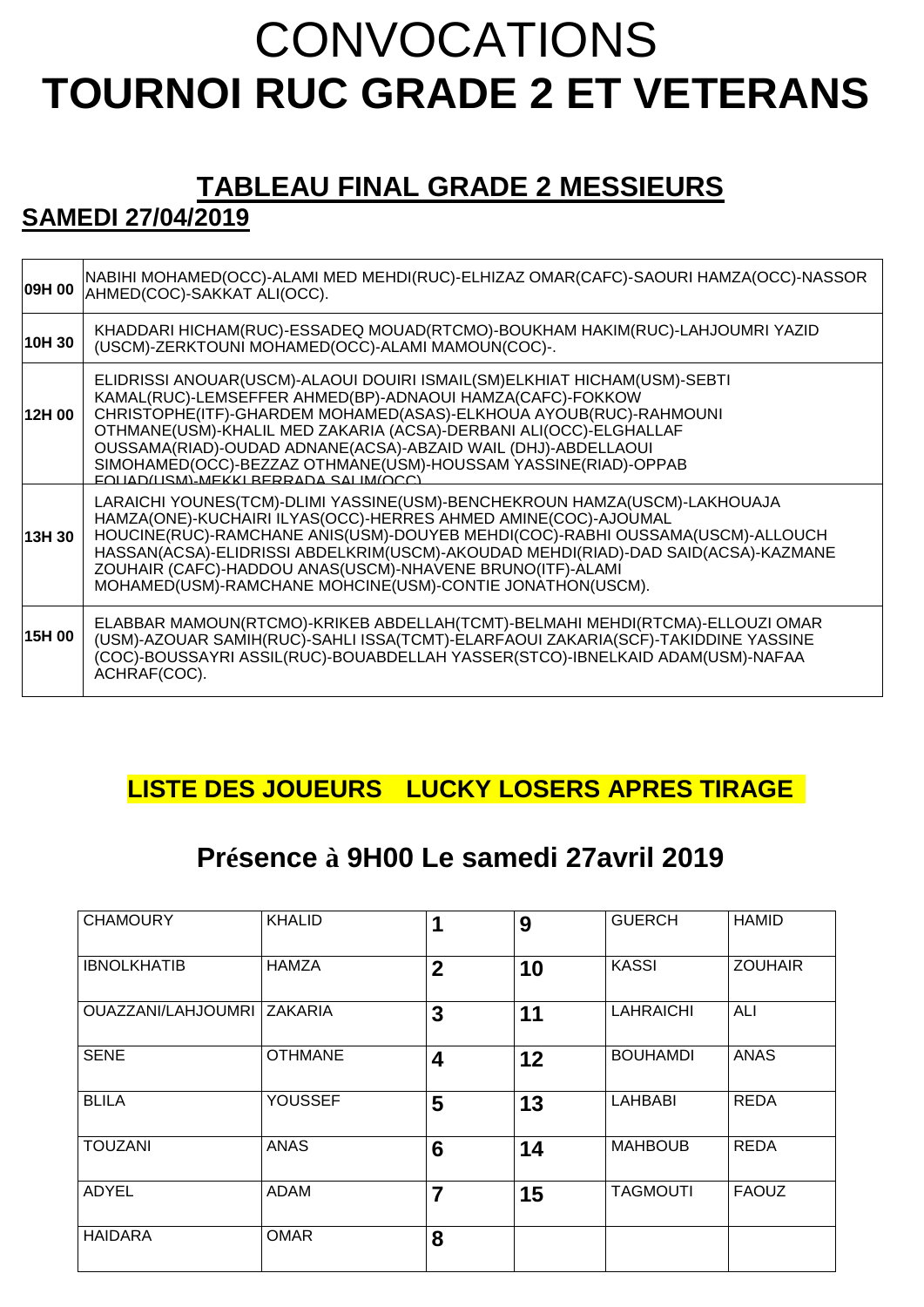# CONVOCATIONS **TOURNOI RUC GRADE 2 ET VETERANS**

## **TABLEAU QUALIFICATION GRADE 2 DAMES**

#### **SAMEDI 27/04/2019**

| 09H 00 | ELFAHIMI ABIR(OCC)-ELOUAZZANI NOUR(LANORIA)-JAOID LINA(COBM)-SANCHEZ<br>SABRINA(ACSA)-JRINDOU AYA(RUC)-ZIANI LINA(OCC)-LEBRIGUI ZINEB(RUC)-OUASSADDINE<br>SOUKAINA(OCC)-BOUSSAYRI ARWA(RUC)-ESSADANI RANIA(COC)-IDLKADI<br>MOUNA(RIAD)-BENJELLOUN LINA(OCC)-AZIZ LAMIA(ACSA)-MRICHCHA MERYEM(COC)-COURDI<br>GHITA(OCC)-ELKADRI ZINEB(ACSA).         |
|--------|-----------------------------------------------------------------------------------------------------------------------------------------------------------------------------------------------------------------------------------------------------------------------------------------------------------------------------------------------------|
| 10H 30 | KAMRI KENZA(USCM)-BAKKALI AYA(COC)-AJBIRH KENZA(RTCMO)-ELALLAMI<br>MALAK(LANORIA)-BENYEZZAR KENZA(ACSA)-MERIDA HIBA(ASAS)-MAGHFOUR<br>NADA(ACSA)-BENLHASSEN SONIA (USCM)-SANHAJI HAFSA(OCC)-BELOUAJ<br>RANIA(USCM)-MAGHFOUR INES(ACSA)-BELLAOUCHI LINA KHADIJA(RUC)-KACHAD<br>KENZA(COBM)-ELLOUZI AMIRA(COC)-KACHAD GHITA(COBM)-HSSINE HAJAR (RUC). |

#### **LES JOUEUSES CI-DESSOUS SERONT CONVOQUEES ULTERIEUREMENT.**

#### **1 AZIZ OUMAIMA(ACSA)- 2 LOUDILI SELMA(ACSA) 3 BACHIR INES (OCC)- 4 ELKHALIFI HIBA(RUC)**